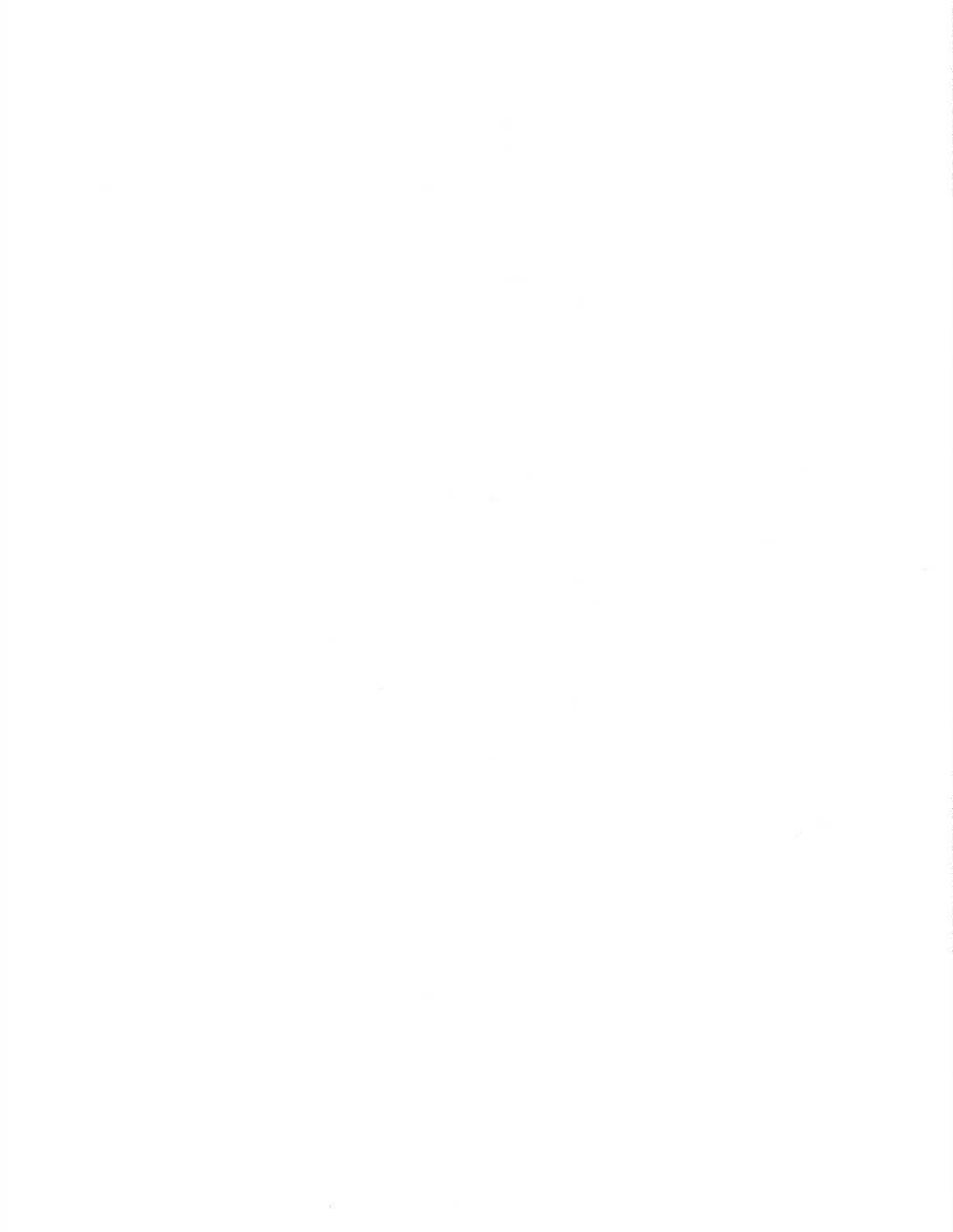TCI History Alive! Coaching Camp- taining with teachers from across the United States on the presentation of TCI workshops, classroom observation and implementation of an action plan for creating a History Alive/ Community within FUSD. Stanford University July 11-14, 2001

SJV Writing Project-six weeks of instruction to improve writing across the curriculum. Summer 1986

### Extra Curricular Activities/Duties:

I)epartment Chair, Social Studies Computech Middle School 1983-2004

Washington D.C. Club Advisor and organizer of week long summer visit with students to Washington D.C. 1992-94 and 2000

Student Government Advisor, Computech Middle School 1983-1987

Ecology Club Advisor, Computech Middle School 1993-94

CJSF Advisor, Computech Middle School 1994-1996

Planning Committee. CCSS Annual Conference, Fresno, CA 1995

Young Ambassador Club Advisor; Bonn, Germany- led student trip to the American Embassy in Czechoslovakia (Shirley Temple-Black, Ambassador) and lecture on newly formed Czech government 1990

Model United Nations Club Advisor; Bonn American High School-week long student conference at the Hague 1991 .

Cheerleading Advisor; Hanford High School-1980-1982

Awards:

San Joaquin Valley Council for the Socoal Studies Middle School Teacher of the Year 2005

#### References:

Jonica Bushman, Kremen School of Education, CSUF James Bushman, Head of School, Universty High School Carol Badawi, Principal, Kratt Elementry School